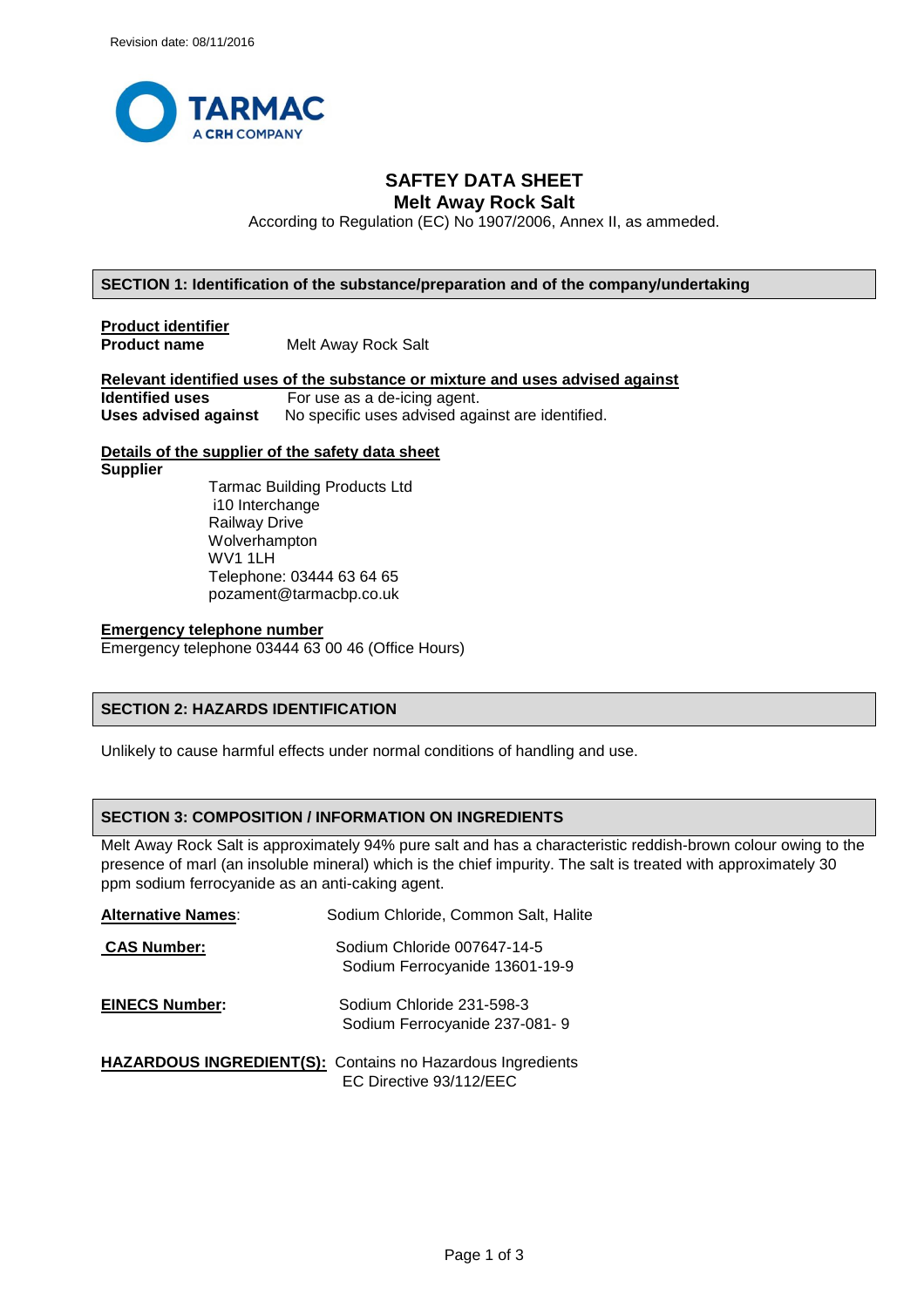| <b>SECTION 4: FIRST AID MEASURES</b> |                                                                                                                                                      |  |
|--------------------------------------|------------------------------------------------------------------------------------------------------------------------------------------------------|--|
| Inhalation:                          | Remove patient from exposure.                                                                                                                        |  |
| <b>Skin Contact:</b>                 | Wash skin with water.                                                                                                                                |  |
|                                      |                                                                                                                                                      |  |
| <b>Eye Contact:</b>                  | Irrigate with eyewash solution or clean water, holding the eyelids apart, for at<br>least 10 minutes. If symptoms develop, obtain medical attention. |  |
| Ingestion:                           | Wash out mouth with water and give 200-300ml (half a pint) of water to drink.<br>Obtain medical attention if ill-effects occur.                      |  |
| <b>Further Medical Treatment:</b>    | Symptomatic treatment and supportive therapy as indicated                                                                                            |  |

# **SECTION 5: FIRE-FIGHTING MEASURES**

## **Non-combustible**

**Extinguishing Media:** As appropriate for surrounding fire.

**Fire Fighting Protective Equipment:** No special requirements.

# **SECTION 6: ACCIDENTAL RELEASE MEASURES**

- Clear up spillages.
- Transfer to a container for disposal.
- Wash the spillage area with water.
- Spillages or uncontrolled discharges into water courses, drains or sewers must be IMMEDIATELY alerted to the Environment Agency or other appropriate regulatory body

## **SECTION 7: HANDLING AND STORAGE**

- **HANDLING** Avoid contact with eyes. Avoid prolonged skin contact. Atmospheric levels should be controlled in compliance with the occupational exposure limit for dust. Keep away from strong acids and common metals. Static electricity can be generated by pneumatic conveying, therefore pipes should be bonded and earthed, especially where a spark could prove hazardous.
- **STORAGE** Keep away from concentrated acids. Rock salt can be stored outside but will absorb moisture over time. Care should be taken to avoid excessive run-off into water or onto vegetation

# **SECTION 9: PHYSICAL AND CHEMICAL PROPERTIES**

**Form: Colour: Odour: Boiling Point: Melting Point: Density of Sodium Chloride (g/ml): Bulk Density (g/ml): Solubility (Water): NOMINAL PARTICLE SIZE RANGE:** Crystalline solid Red-brown **Odourless** 1413<sup>o</sup>C 802<sup>o</sup>C up to 2.165 at 20°C 1.2 to 1.5 approx freely soluble, with some insoluble marlstone residue 0-10mm